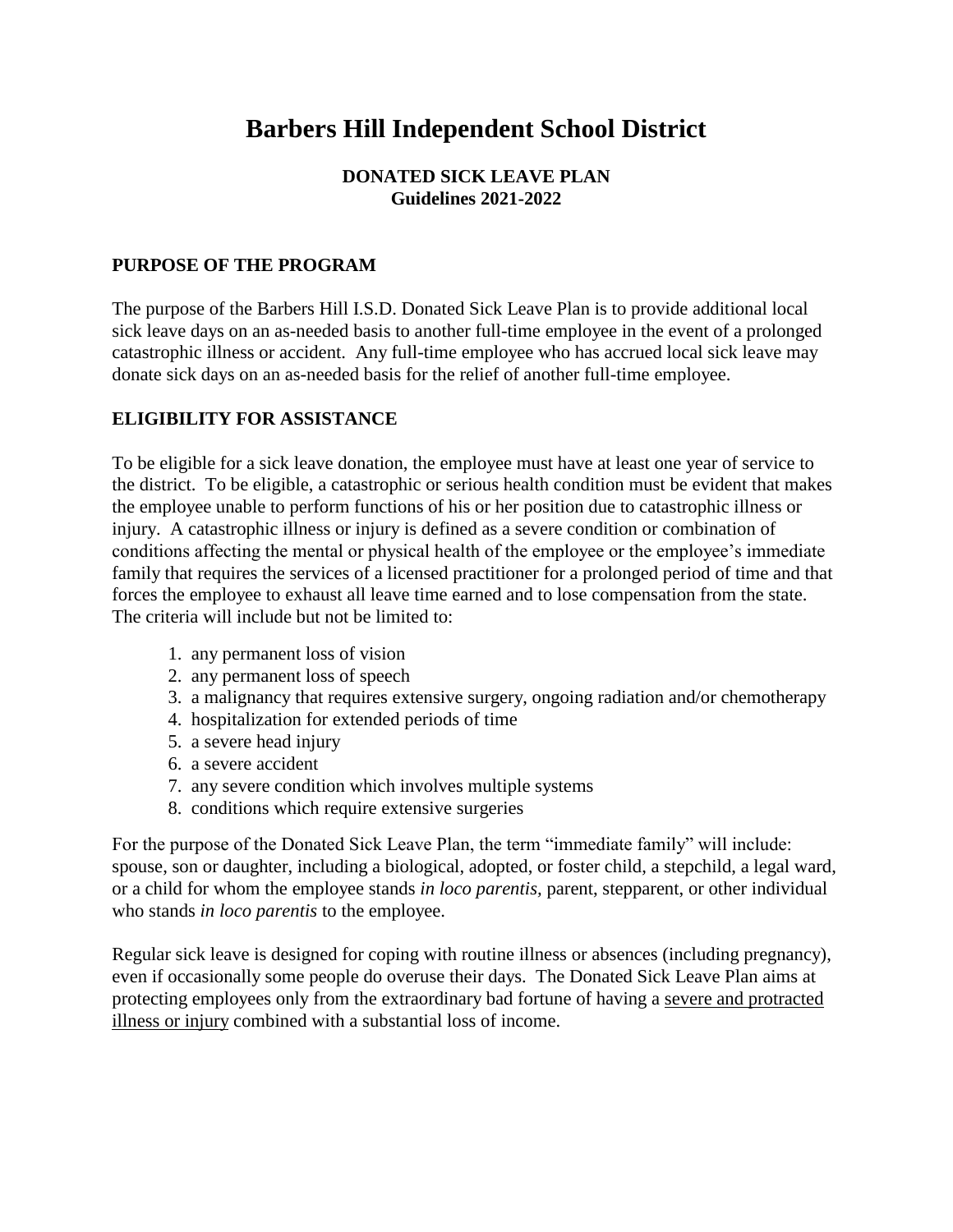Donated Sick Leave Plan benefits are not available in the following circumstances: injuries resulting from or which the employee is intoxicated or under the influence of any controlled substance unless it has been administered on the advice and/or prescription of a physician and has not been voluntarily misused or abused.

Worker's Compensation claims are not allowed under the Donated Sick Leave Plan and employees cannot request days under these circumstances.

All accrued sick leave days, personal leave days, vacation days, compensatory time, workers' compensation allowance and non-duty days **must be expended** before an employee is eligible to receive days through the plan.

An employee may receive a maximum of 30 days of donated sick leave days per entitlement period through the Donated Sick Leave Plan. In no case will the granting of leave from the Donated Sick Leave Plan cause an employee to receive more than his/her daily rate. Also, in no case will an employee be granted more days than their normal contract or employment year allows.

## **REQUEST PROCEDURES**

The Board will review the requests within ten (10) working days after a request is received by the chairperson of the Board. The decision of the Board will be final.

Requests for assistance and subsequent donations through the Donated Sick Leave Plan (DSLP) may be made in one of two ways:

- The employee makes a request to the Assistant Superintendent of Human Resources who will review the request and submit to the DSLP Board for consideration. If approved, the request form will be sent to all District employees.
- If the employee requests privacy and does not wish to make the medical condition known to the DSLP Board, he/she may make a written request to the Superintendent for consideration. If approved, the request form will be given to the employee and he/she may contact individuals who may wish to donate days.

In either situation, an attending physician's statement and any other substantive evidence must be provided before a decision is rendered. The Superintendent or DSLP Board reserves the right to request a second medical opinion if it so determines that such an opinion will confirm or clarify the condition or illness of the employee requesting leave. The cost of a second opinion will be borne by the employee.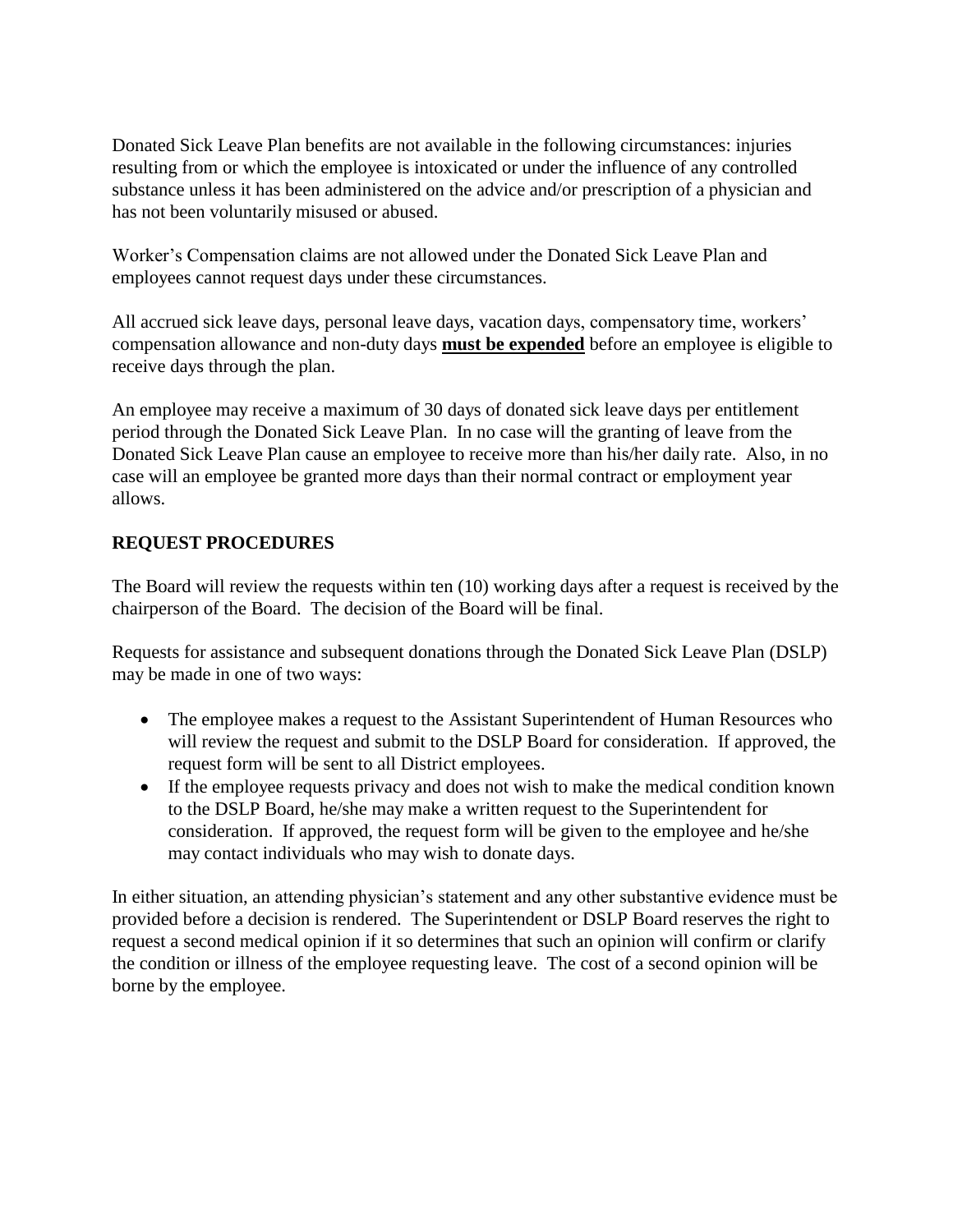#### **DONATED SICK LEAVE PLAN BOARD**

The Donated Sick Leave Plan Board will consist of fourteen (14) voting representatives from the following groups:

| <b>Administrative Staff</b>                                                         |   | Colleen Goundry           |
|-------------------------------------------------------------------------------------|---|---------------------------|
| Early Childhood Center Teaching Staff                                               | 1 | Jaclyn Fagg               |
| <b>Elementary North Teaching Staff</b>                                              |   | Cara Miller               |
| <b>Elementary South Teaching Staff</b>                                              | 1 | Rita Bieber               |
| Middle School North Teaching Staff                                                  |   | Natalie Seymour           |
| Middle School South Teaching Staff                                                  |   | Lydia Maddox              |
| <b>High School Teaching Staff</b>                                                   |   | Chelsea Carrell           |
| <b>Alternative School Teaching Staff</b>                                            | 1 | Jennifer Biddy            |
| <b>Professional Support Staff</b>                                                   |   | Selena Ramsey             |
| (counselors, nurses, diagnosticians, librarians, instructional technologists, etc.) |   |                           |
| <b>Clerical Staff</b>                                                               |   | <b>Stephanie McAnally</b> |
| <b>School Nutrition Staff</b>                                                       |   | Kirbi Lambert             |
| Maintenance/Operations Staff                                                        | 1 | <b>Susan Davis</b>        |
| <b>Transportation Staff</b>                                                         |   | Theresa Tristan           |
| Paraprofessional Staff                                                              |   | Paige Hilliard            |

In order for the Board to make a decision on a request for sick leave days, a quorum of eight (8) members participate in the vote. A simple majority vote will be required for a request to be approved by the Board. Five members of the quorum of eight will need to vote "yes" to grant approval of donated sick leave days.

The Assistant Superintendents of Human Resources and Finance will serve as non-voting members of the Board. Their role will be to provide continuity to the program and to assist in the record keeping associated with the Donated Sick Leave Plan.